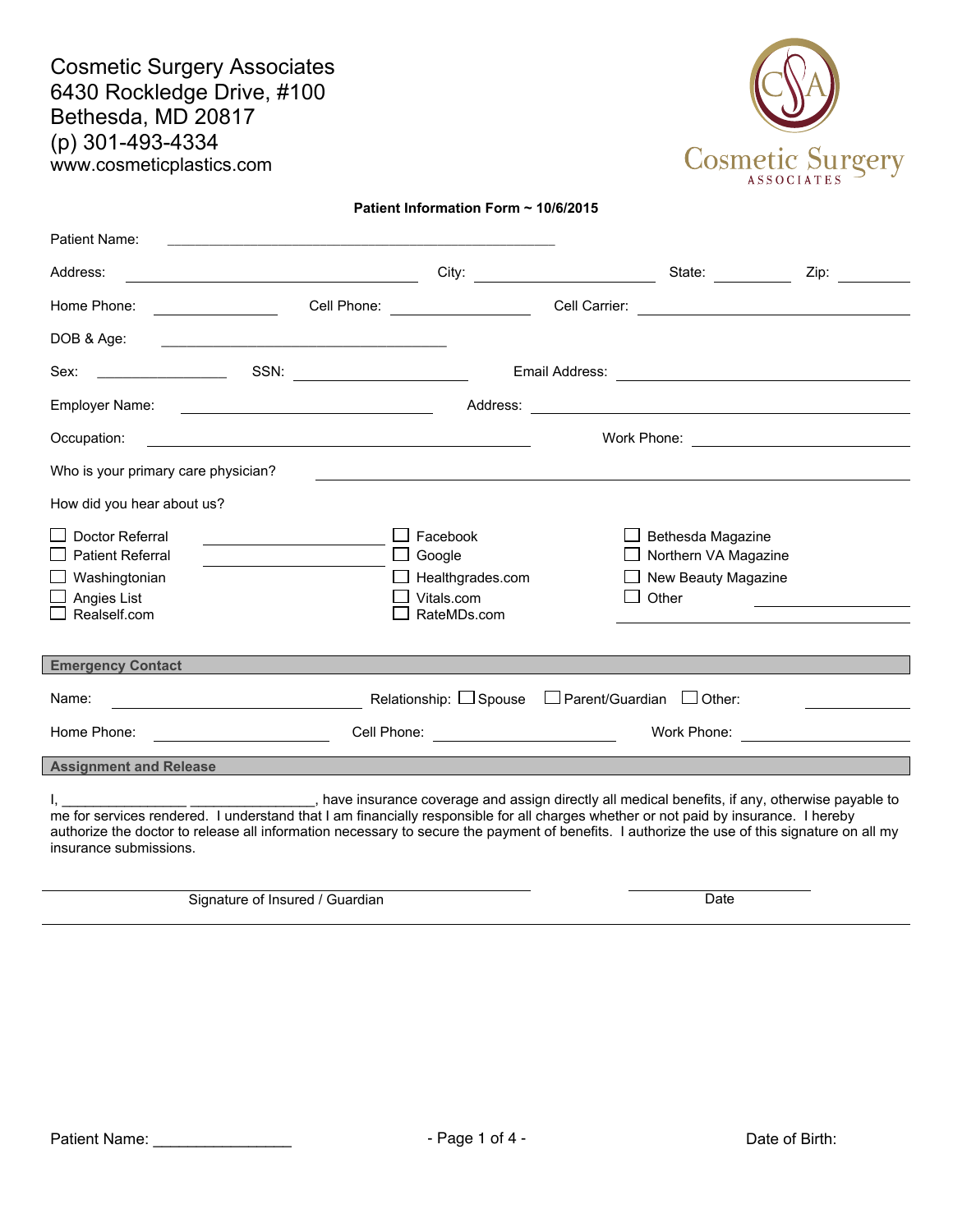Cosmetic Surgery Associates 6430 Rockledge Drive, #100 Bethesda, MD 20817 (p) 301-493-4334 www.cosmeticplastics.com



## Consent to Communicate

Patient Name: \_\_\_\_\_\_\_\_\_\_\_\_\_\_\_\_ \_\_\_\_\_\_\_\_\_\_\_\_\_\_\_\_

Please mark the ways that you consent to us communicating with you:

| <b>Method</b>                                          | <b>Ok to Leave</b><br><b>Voicemail</b> | <b>Ok to Leave Message</b><br>with Another Person | <b>Preferred</b><br><b>Contact</b><br>Method(s) | <b>Best Time to</b><br>$Call^*$ |
|--------------------------------------------------------|----------------------------------------|---------------------------------------------------|-------------------------------------------------|---------------------------------|
| $\Box$ Call Work Phone                                 | $\Box$ Yes $\Box$ No                   | $\Box$ Yes $\Box$ No                              |                                                 |                                 |
| $\Box$ Call Cell Phone                                 | $\Box$ Yes $\Box$ No                   | $\Box$ Yes $\Box$ No                              | П                                               |                                 |
| $\Box$ Call Home Phone                                 | $\sqcup$ Yes $\sqcup$ No               | $\Box$ Yes $\Box$ No                              |                                                 |                                 |
| $\Box$ Send Email                                      |                                        | $\overline{\phantom{0}}$                          |                                                 |                                 |
| <b>Email Appt Reminders</b>                            |                                        |                                                   |                                                 |                                 |
| $\Box$ Email Medical Info                              |                                        |                                                   |                                                 |                                 |
| $\Box$ Email Marketing Info                            |                                        |                                                   |                                                 |                                 |
| $\Box$ Send Regular Mail                               | $\overline{\phantom{a}}$               | $\blacksquare$                                    | $\overline{\phantom{a}}$                        | $\overline{\phantom{0}}$        |
| Mail to which Address: $\Box$ Home                     | Other (please list):                   |                                                   |                                                 |                                 |
| $\Box$ Send Text Page                                  |                                        |                                                   |                                                 |                                 |
| Text Appt Reminders - if so, list cell carrier:        |                                        |                                                   |                                                 |                                 |
| $\Box$ Text Marketing Info – if so, list cell carrier: |                                        |                                                   |                                                 |                                 |

\*Best Time to Call Examples: morning, afternoon, daytime, evening, emergency only, do not call, or do not leave a message

If it's ok to leave a message with another person, please list them:

| <b>Name</b> | <b>DOB</b> | <b>Relationship</b> | <b>OK to Release</b><br><b>Results</b> | <b>Any Comments</b> |
|-------------|------------|---------------------|----------------------------------------|---------------------|
|             |            |                     | $\exists$ Yes $\Box$ No                |                     |
|             |            |                     | $\Box$ Yes $\Box$ No                   |                     |

Signature: <u>New York: 10/6/2015</u> Signature: 10/6/2015 Date: 10/6/2015 Date: 10/6/2015 Date: 10/6/2015 Date: 10/6/2015 Date: 10/6/2015 Date: 10/6/2015 Date: 10/6/2015 Date: 10/6/2015 Date: 10/6/2015 Date: 10/6/2015 Date: 10

Patient Name: \_\_\_\_\_\_\_\_\_\_\_\_\_\_\_\_\_\_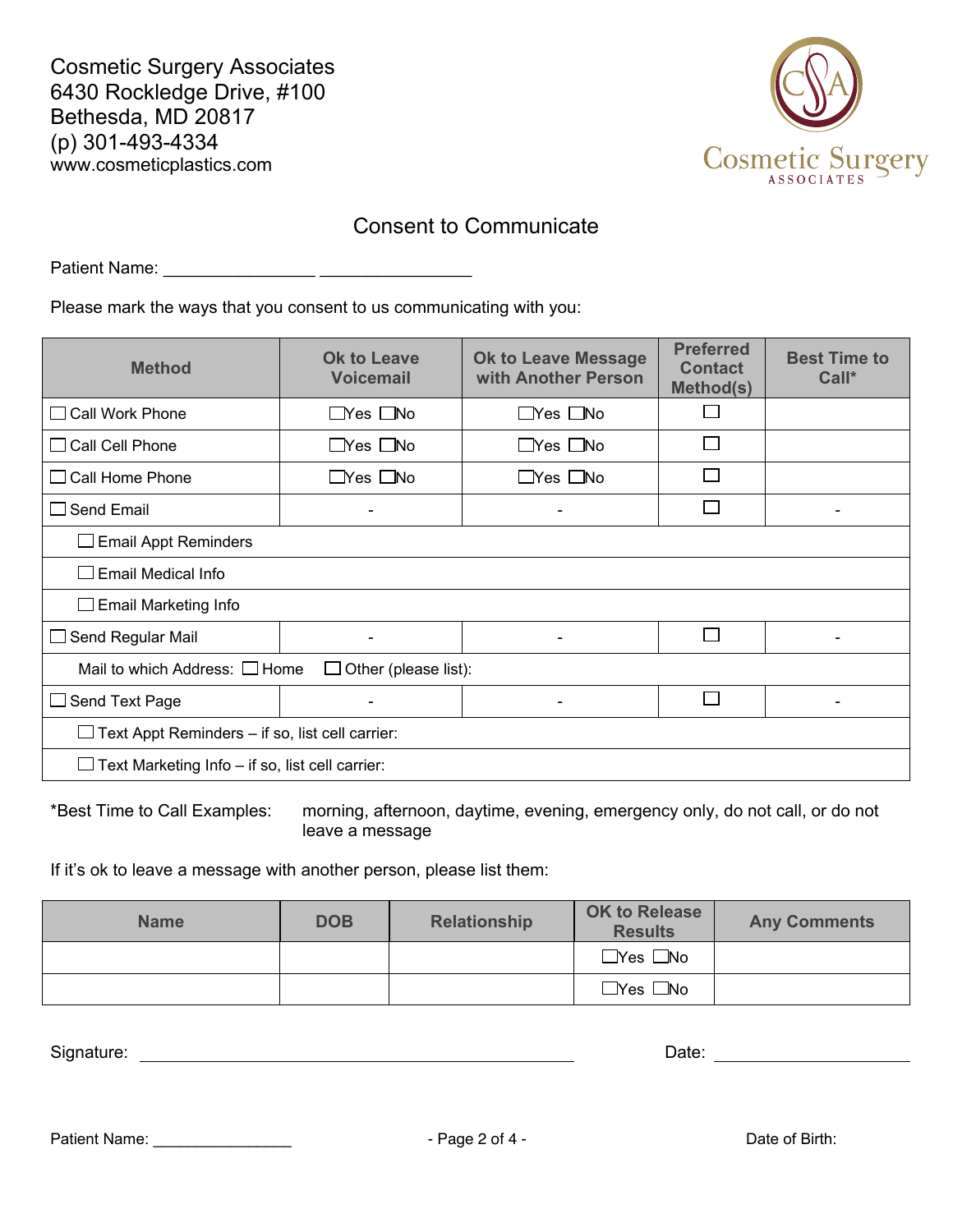Cosmetic Surgery Associates 6430 Rockledge Drive, #100 Bethesda, MD 20817 (p) 301-493-4334 www.cosmeticplastics.com



## HIPAA Information and Consent Form

Patient Name:

The Health Insurance Portability and Accountability Act (HIPAA) provides safeguards to protect your privacy. Implementation of HIPAA requirements officially began on April 14, 2003. Many of the policies have been our practice for years. This form is a "friendly" version. A more complete text is posted in the office.

What this is all about: Specifically, there are rules and restrictions on who may see or be notified of your Protected Health Information (PHI). These restrictions do not include the normal interchange of information necessary to provide you with office services. HIPAA provides certain rights and protections to you as the

patient. We balance these needs with our goal of providing you with quality professional service and care. Additional information is available from the U.S. Department of Health and Human Services. www.hhs.gov

We have adopted the following policies:

- 1. Patient information will be kept confidential except as is necessary to provide services or to ensure that all administrative matters related to your care are handled appropriately. This specifically includes the sharing of information with other healthcare providers, laboratories, health insurance payers as is necessary and appropriate for your care. Patient files may be stored in open file racks and will not contain any coding which identifies a patient's condition or information which is not already a matter of public record. The normal course of providing care means that such records may be left, at least temporarily, in administrative areas such as the front office, examination room, etc. Those records will not be available to persons other than office staff . You agree to the normal procedures utilized within the office for the handling of charts, patient records, PHI and other documents or information.
- 2. It is the policy of this office to remind patients of their appointments. We may do this by telephone, e-mail, U.S mail, or by any means convenient for the practice and/or as requested by you. We may send you other communications informing you of changes to office policy and new technology that you might find valuable or informative.
- 3. The practice utilizes a number of vendors in the conduct of business. These vendors may have access to PHI but must agree to abide by the confidentiality rules of HIPAA.
- 4. You understand and agree to inspections of the office and review of documents which may include PHI by government agencies or insurance payers in normal performance of their duties.
- 5. You agree to bring any concerns or complaints regarding privacy to the attention of the office manger or the doctor.
- 6. Your confidential information will not be used for the purposes of marketing or advertising of products, goods or services.
- 7. We agree to provide patients with access to their records in accordance with state and federal laws.
- 8. We may change, add, delete or modify any of these provisions to better serve the needs of the both the practice and the patient.
- 9. You have the right to request restrictions in the use of your protected health information and to request change in certain policies used within the office concerning your PHI. However, we are not obligated to alter internal policies to conform to your request.

, do hereby consent and acknowledge my agreement to the terms set forth in the HIPAA Information Form and any subsequent changes if office policy. I understand that this consent shall remain in force from this time forward.

Signature: Date: 10/6/2015